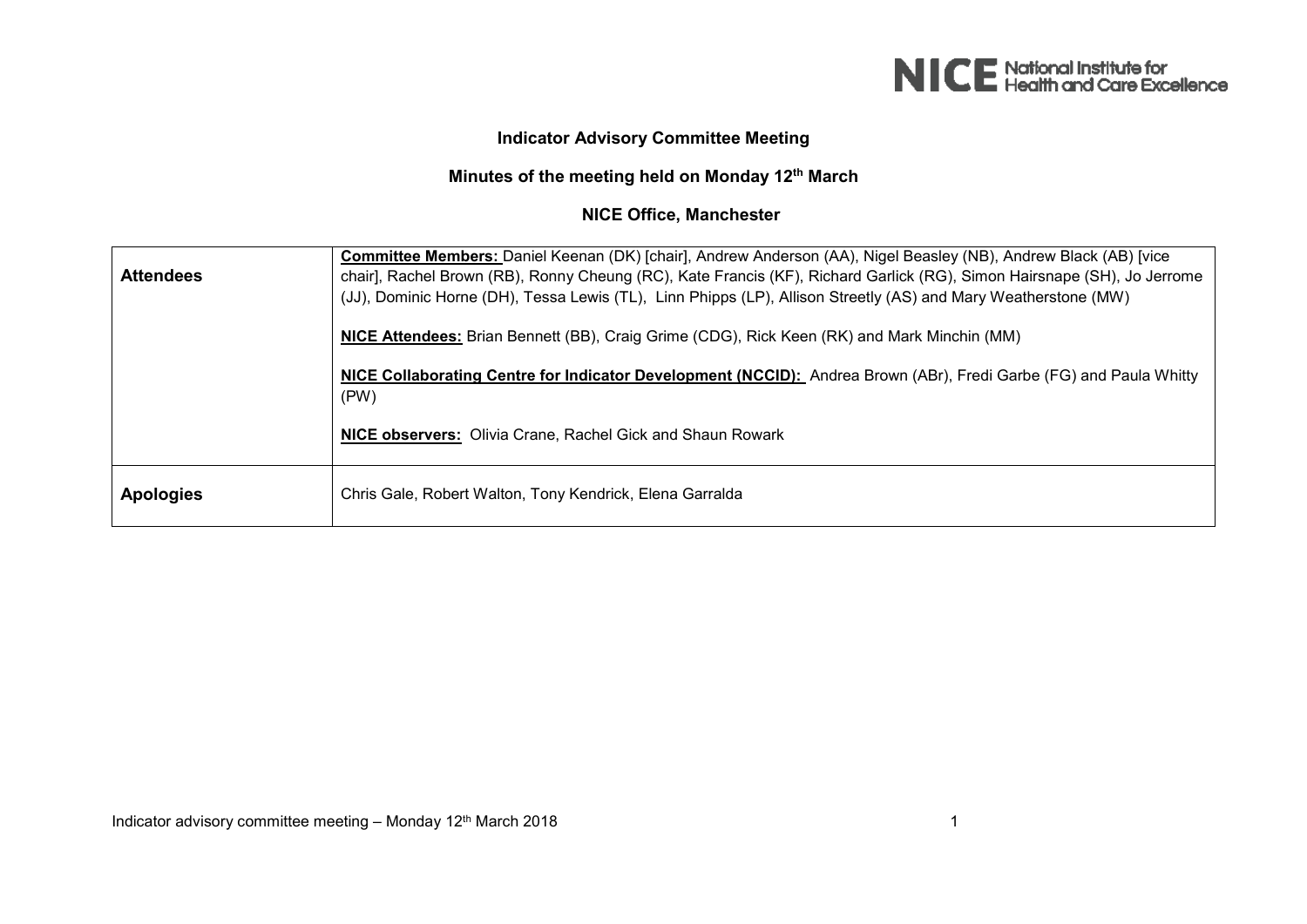| Agenda item                                                                                                                   | <b>Discussions</b>                                                                                                                                                                                                                                                                                                                                                                                                                                                                                                                                                                                                                                                                                     |
|-------------------------------------------------------------------------------------------------------------------------------|--------------------------------------------------------------------------------------------------------------------------------------------------------------------------------------------------------------------------------------------------------------------------------------------------------------------------------------------------------------------------------------------------------------------------------------------------------------------------------------------------------------------------------------------------------------------------------------------------------------------------------------------------------------------------------------------------------|
| Item 1 - Outline of<br>meeting                                                                                                | DK welcomed all attendees and went through the planned business of the day.                                                                                                                                                                                                                                                                                                                                                                                                                                                                                                                                                                                                                            |
|                                                                                                                               | Apologies were noted.                                                                                                                                                                                                                                                                                                                                                                                                                                                                                                                                                                                                                                                                                  |
| Item 2 - NICE advisory<br>body declarations of<br>interest                                                                    | RG told the committee that he has now retired as a full time salaried GP but is still completing locum work.                                                                                                                                                                                                                                                                                                                                                                                                                                                                                                                                                                                           |
| Item 3 - Review of<br>minutes and actions of<br>December 2017<br>committee                                                    | BB told the committee that the actions from the December 2017 meeting had been progressed as stated in list of actions. He<br>drew the committee's attention to the timing of the consultation this year, advising that this will be held following the<br>announcement of the new GP contract for 2018/19.<br>PW made a point of clarification in relation to actions 8-11 12/17. The data from the revised prospective NCAP audit is                                                                                                                                                                                                                                                                 |
|                                                                                                                               | expected to be ready for analysis from June 2019 rather than 18 as stated                                                                                                                                                                                                                                                                                                                                                                                                                                                                                                                                                                                                                              |
| Item 4 - NICE Indicator<br>programme update and<br>the new NICE<br>declaration of interest<br>policy for committee<br>members | New NICE declarations of interest policy for committee members<br>MM provided the committee with an overview of the new NICE policy on declaring and managing interests for advisory<br>committees. He advised that the new policy will come into effect on 1 <sup>st</sup> April. Committee members will be requested to<br>submit their annual declaration of interest in the new format. A register of all committee member's interests will be made<br>available prior to all committee meetings, for all members of the committee. These will also be kept up to date on the NICE<br>website. Committee members have received the new policy and will be sent further details in the near future. |
|                                                                                                                               | QOF review<br>MM advised the committee that the national review of the QOF is still ongoing with no date set for publication of the<br>outcome. The NICE team will advise the committee of any implications on the programme when an announcement has<br>been made.                                                                                                                                                                                                                                                                                                                                                                                                                                    |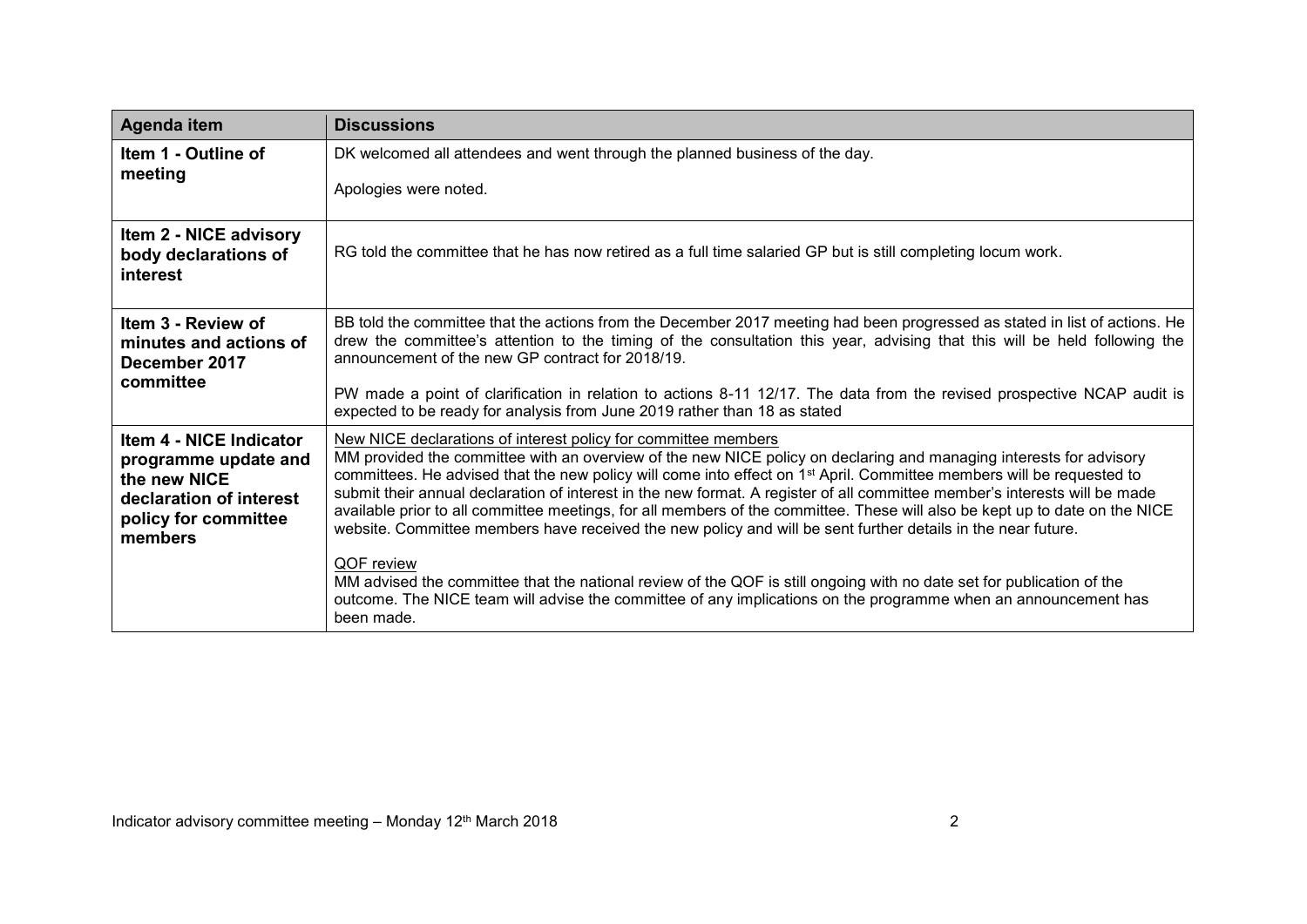| Agenda item                                  | <b>Discussions</b>                                                                                                                                                                                                                                                                                                                                                                                                                                                                                                                                                                                                                                                                                 |
|----------------------------------------------|----------------------------------------------------------------------------------------------------------------------------------------------------------------------------------------------------------------------------------------------------------------------------------------------------------------------------------------------------------------------------------------------------------------------------------------------------------------------------------------------------------------------------------------------------------------------------------------------------------------------------------------------------------------------------------------------------|
| Item 5 – Piloting of GP<br><b>indicators</b> | ABr gave a progress report on recruitment of practices for the national piloting of general practice indicators. The team have<br>gathered deprivation and practice size information for all practices in England. They then split them into 9 different groups,<br>across 3 levels of deprivation and small, medium and large practice sizes. From this stratification process, 249 practices were<br>contacted by email inviting them to express an interest in taking part in piloting.                                                                                                                                                                                                         |
|                                              | An excellent response was received and ABr reported that of the original 250, 65 requested further information. Out of that<br>65, 39 have so far agreed to be involved. This includes 2 practices that are soon to become part of larger 'super practices'<br>with up to 10 additional practices. When reviewed against the different strata, there is a good spread across practice size,<br>deprivation levels and geographical areas. The key clinical IT system supplier's providers are also covered.                                                                                                                                                                                        |
|                                              | The committee were invited to ask any questions.                                                                                                                                                                                                                                                                                                                                                                                                                                                                                                                                                                                                                                                   |
|                                              | AB asked what the total patient numbers would be with a sample of 30 practices and whether including 1 or 2 super practices<br>could skew the findings. AS suggested that if the reports are by practice rather than as a single cohort, then this wouldn't<br>cause an issue. DH recommended that we include the super practices as these reflect the changing service models that are<br>emerging. TL encouraged that as many of the practices that have stated an interest should be included as possible, as there<br>are often some drop outs and it would therefore be good to retain as much interest as possible.                                                                          |
|                                              | TL asked whether the pilot should include practices from the devolved administrations (DAs). PW advised that she had been<br>in contact with the previous contractor and was advised that it had proved difficult to extract data from practices in the DAs.<br>PW was keen to seek a way to involve the devolved administrations however and suggested that they could be involved in<br>the qualitative aspects of the development process. MM asked whether the DAs were carrying out the same transition to<br>SNOMED on the clinical information systems. DK suggested that some further investigation is carried out about any feasibility<br>issues with involving the DAs in the piloting. |
|                                              | Action – NICE to investigate feasibility of involving the DAs in the piloting process                                                                                                                                                                                                                                                                                                                                                                                                                                                                                                                                                                                                              |
|                                              | LP asked whether during the qualitative process it would be possible to broaden the range of people involved in providing<br>feedback, to include commissioners and other similar roles. ABr confirmed that the intention is to widen involvement from the<br>practices involved in the focus groups.                                                                                                                                                                                                                                                                                                                                                                                              |
| Item 6 - Multimorbidity<br>and frailty       | ABr went through the work they have done since the December meeting. The key actions were:                                                                                                                                                                                                                                                                                                                                                                                                                                                                                                                                                                                                         |
|                                              | To explore 2 different multimorbidity registers looking at proportion of the practice population that would be in each<br>Review options for the inclusion of non-QOF conditions                                                                                                                                                                                                                                                                                                                                                                                                                                                                                                                   |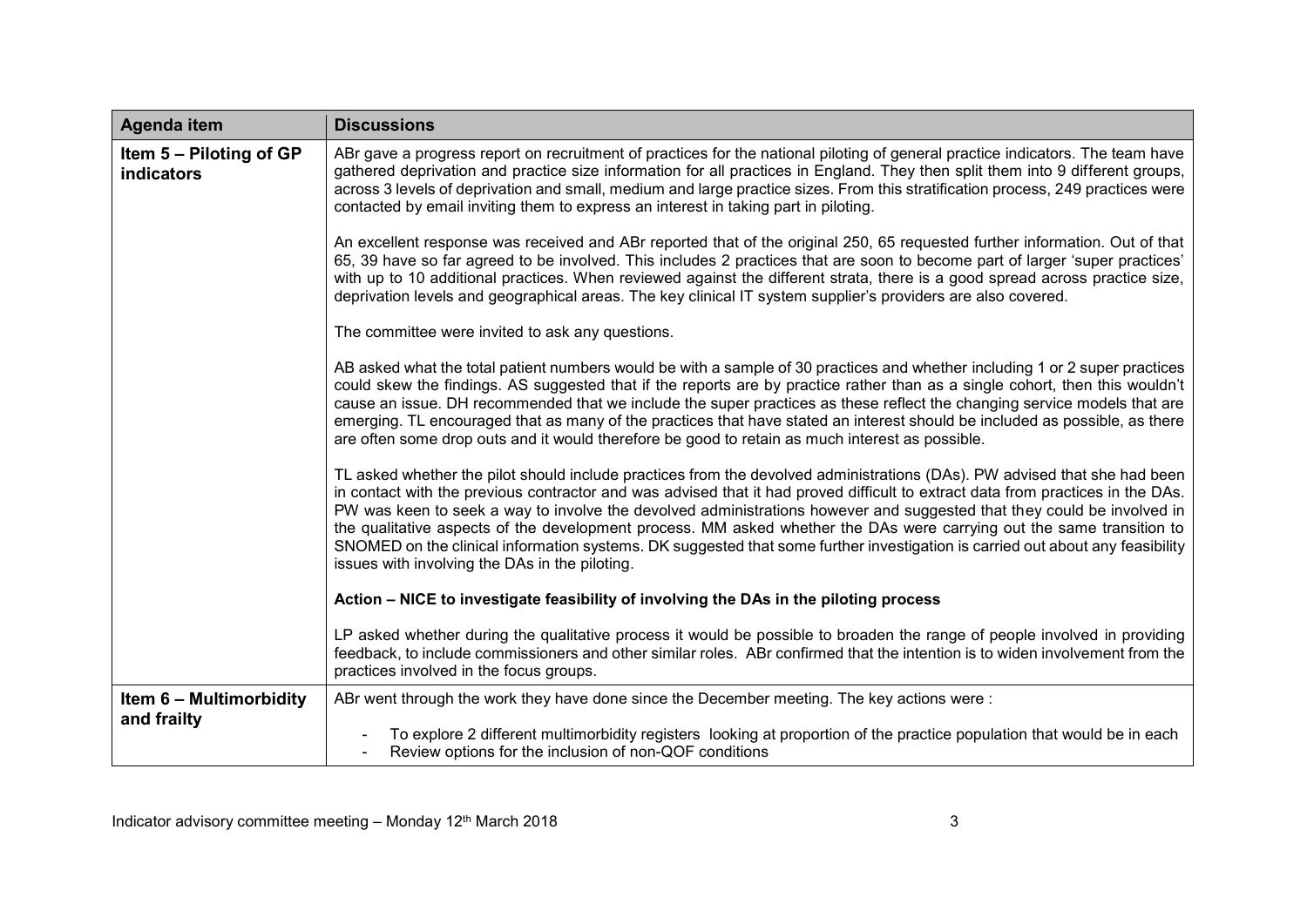| Agenda item | <b>Discussions</b>                                                                                                                                                                                                                                                                                                                                                                                                                                                                                                                                                                                                                                                                                                                                                                                                                                                                                                                                                                                                                                     |
|-------------|--------------------------------------------------------------------------------------------------------------------------------------------------------------------------------------------------------------------------------------------------------------------------------------------------------------------------------------------------------------------------------------------------------------------------------------------------------------------------------------------------------------------------------------------------------------------------------------------------------------------------------------------------------------------------------------------------------------------------------------------------------------------------------------------------------------------------------------------------------------------------------------------------------------------------------------------------------------------------------------------------------------------------------------------------------|
|             | Review the initial data concerning the frailty register<br>Refine the proposed indicators relating to medication review and falls                                                                                                                                                                                                                                                                                                                                                                                                                                                                                                                                                                                                                                                                                                                                                                                                                                                                                                                      |
|             | ABr presented analysis of the frailty registers. There is high variation in terms of the proportion of patients recorded as having<br>a frailty assessment and. AB suggested that the variation is as you would expect for a new register and that it will likely settle<br>down after 2-3 years. The committee noted that the data suggests that the proportion of people being recorded as moderate<br>to severely frail seems relatively consistent.                                                                                                                                                                                                                                                                                                                                                                                                                                                                                                                                                                                                |
|             | ABr then went onto describe the work done looking at what non-QOF conditions could be included in the definitions. A set of<br>potential conditions was presented. This list was developed through a 2 stage approach. NCCID clinicians carried out an<br>initial screen of all UK-relevant chronic diseases and conditions. These were then ranked high to low using age-standardised<br>disability adjusted life years (DALYs). This list of conditions was reviewed and amended by NCCID clinicians                                                                                                                                                                                                                                                                                                                                                                                                                                                                                                                                                 |
|             | The committee reviewed the list. There were some suggestions that it may be easier to group conditions, rather than have<br>single conditions e.g. neurological conditions. Some committee members flagged a few of the suggestions as being acute<br>conditions and that they didn't seem to fit. RC asked whether a more formal process should be used to agree the conditions<br>included in the basket of non-QOF condition, such as a Delphi consensus approach. Further discussion was had about<br>whether there should be a single clinical code created such as 'non-QOF chronic condition' which clinicians could use, with a<br>list of suggested conditions alongside this. NB flagged a journal article that was published in the Lancet (Barnett et al. 2012)<br>which could be of use. MM suggested that advice could also be sought from the chair of the Multimorbidity guidelines group,<br>who has also been a co-author on several relevant publications.                                                                          |
|             | Action - The committee asked that these options were considered further and proposals fed back to the committee<br>for what conditions could be included in the basket of non-QOF conditions and some suggestions about the best<br>way to reach an agreed list that would be auditable.                                                                                                                                                                                                                                                                                                                                                                                                                                                                                                                                                                                                                                                                                                                                                               |
|             | ABr then went through the data analysis that had been carried out on a cohort of practice populations in the North East. Data<br>had been obtained from 98 GP practices covering 641,502 patients aged 18 years and over. The team had used the data to<br>model a number of scenarios based on the two draft multimorbidity register definitions (a & b), looking at what proportion of<br>the population is included in each scenario. It was agreed that multimorbidity definition option a) was preferred over option b)<br>as in option b) the potential under-coding of some of the 'complexity factors' would result in the figures being underestimated.<br>The committee had a detailed discussion about the different potential scenarios within option a), one of the key questions<br>being whether the register should focus on those with 2+ QOF conditions, which would include a larger proportion of the<br>population (15.2%) or the other end of the spectrum, focusing on those with 4+ conditions, which would be a more targeted |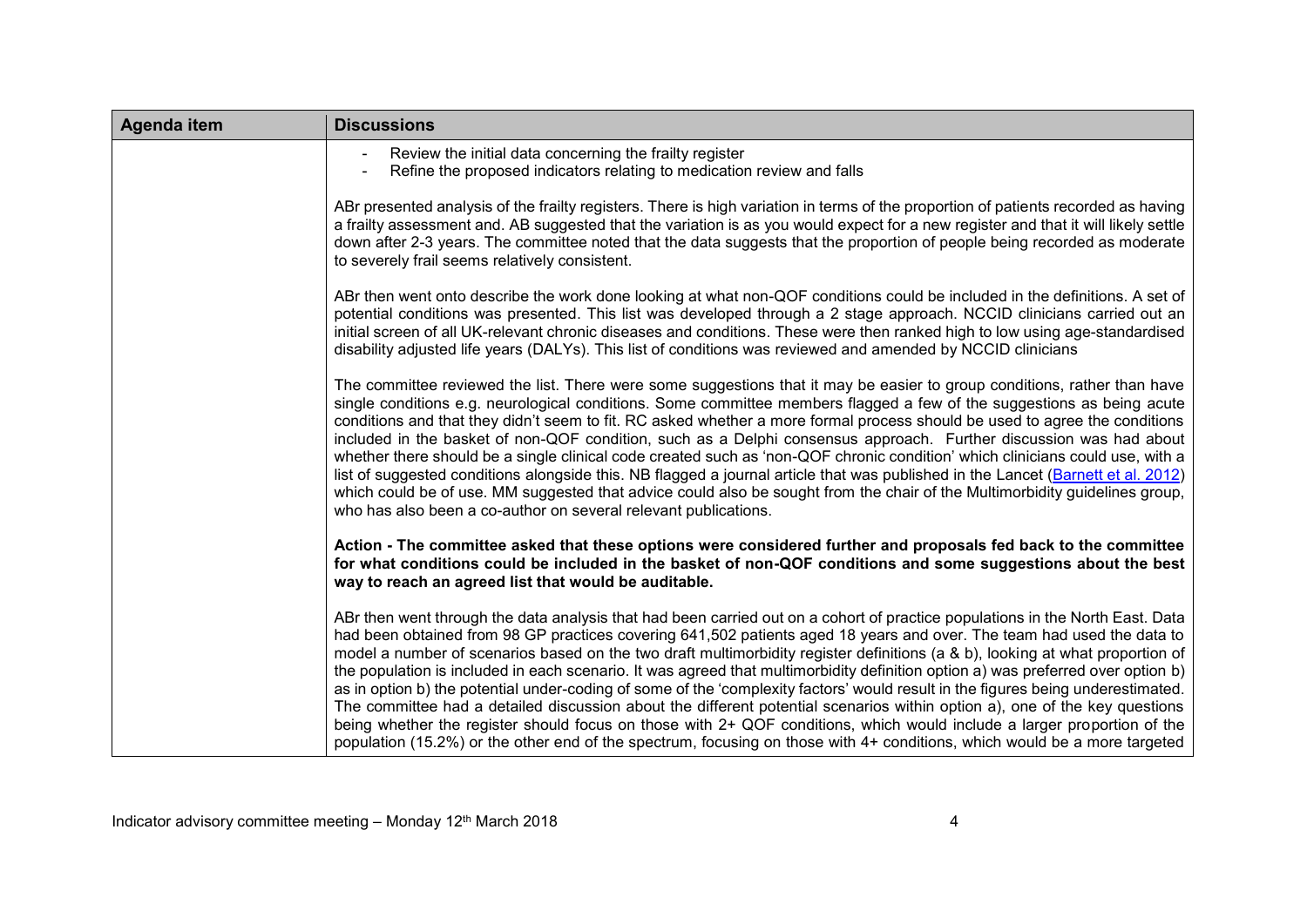| Agenda item | <b>Discussions</b>                                                                                                                                                                                                                                                                                                                                                                                                                                                                                                                                                                                                                                                                                                                                                                                                                                                                         |
|-------------|--------------------------------------------------------------------------------------------------------------------------------------------------------------------------------------------------------------------------------------------------------------------------------------------------------------------------------------------------------------------------------------------------------------------------------------------------------------------------------------------------------------------------------------------------------------------------------------------------------------------------------------------------------------------------------------------------------------------------------------------------------------------------------------------------------------------------------------------------------------------------------------------|
|             | register with 3.6% of the practice population. The committee also agreed the inclusion of non-QOF conditions (once refined)<br>and the inclusion of a further characteristic of the presence at least one symptom complex or impairment, for further<br>exploration of this register option.                                                                                                                                                                                                                                                                                                                                                                                                                                                                                                                                                                                               |
|             | It was agreed that data for option (a) should be explored further, looking at both 2 or more and 4 or more chronic conditions<br>(without further stratification) and having refined the non-QOF condition list. It was also agreed that input from the chair of the<br>NICE guideline on multimorbidity could be useful.                                                                                                                                                                                                                                                                                                                                                                                                                                                                                                                                                                  |
|             | Action – NCCID to discuss the options with Prof Bruce Guthrie, Chair of the NICE Multimorbidity guideline. An<br>updated paper reporting the findings of the further exploration of register option (a) to be shared offline with IAC.<br>Following agreement of this, the options to be drafted up into potential indicators for consultation, for review by the<br>committee                                                                                                                                                                                                                                                                                                                                                                                                                                                                                                             |
|             | Medication review<br>Proposed indicator - The percentage of patients with frailty or multimorbidity who have received a medication review in the<br>last 12 months which is structured, has considered the use of a recognised tool and taken place as a shared discussion                                                                                                                                                                                                                                                                                                                                                                                                                                                                                                                                                                                                                 |
|             | ABr explained that an important feature of this indicator will be ensuring that it is not a tick box indicator and the important<br>role the guidance will have to ensure that the review is meaningful. ABr asked the committee to review a suggestion that the<br>review should include the comprehensive geriatric assessment (CGA). AB suggested that they would need to know the details<br>about what the CGA would include. This point was supported by other members of the committee. ABr explained that it was<br>referenced in a recent BMJ article, where a secondary care geriatric assessment had been used in primary care. Committee<br>members were unsure about this inclusion, suggesting that it may be too structured. DK summed up discussion, with the<br>committee agreeing to progress the indicator without the reference to the CGA in the associated guidance. |
|             | Action – following agreement of the register definitions as earlier, progress the indicator for consultation and testing<br>without the reference to the CGA                                                                                                                                                                                                                                                                                                                                                                                                                                                                                                                                                                                                                                                                                                                               |
|             | Falls prevention<br>Proposed indicator - Indicator a) to be revised to:<br>a) The percentage of patients (aged 65 years and over) with moderate or severe frailty who have:                                                                                                                                                                                                                                                                                                                                                                                                                                                                                                                                                                                                                                                                                                                |
|             | Been asked whether they have had a fall, about the total number of falls and about the type of falls, in the latest 12<br>months,                                                                                                                                                                                                                                                                                                                                                                                                                                                                                                                                                                                                                                                                                                                                                          |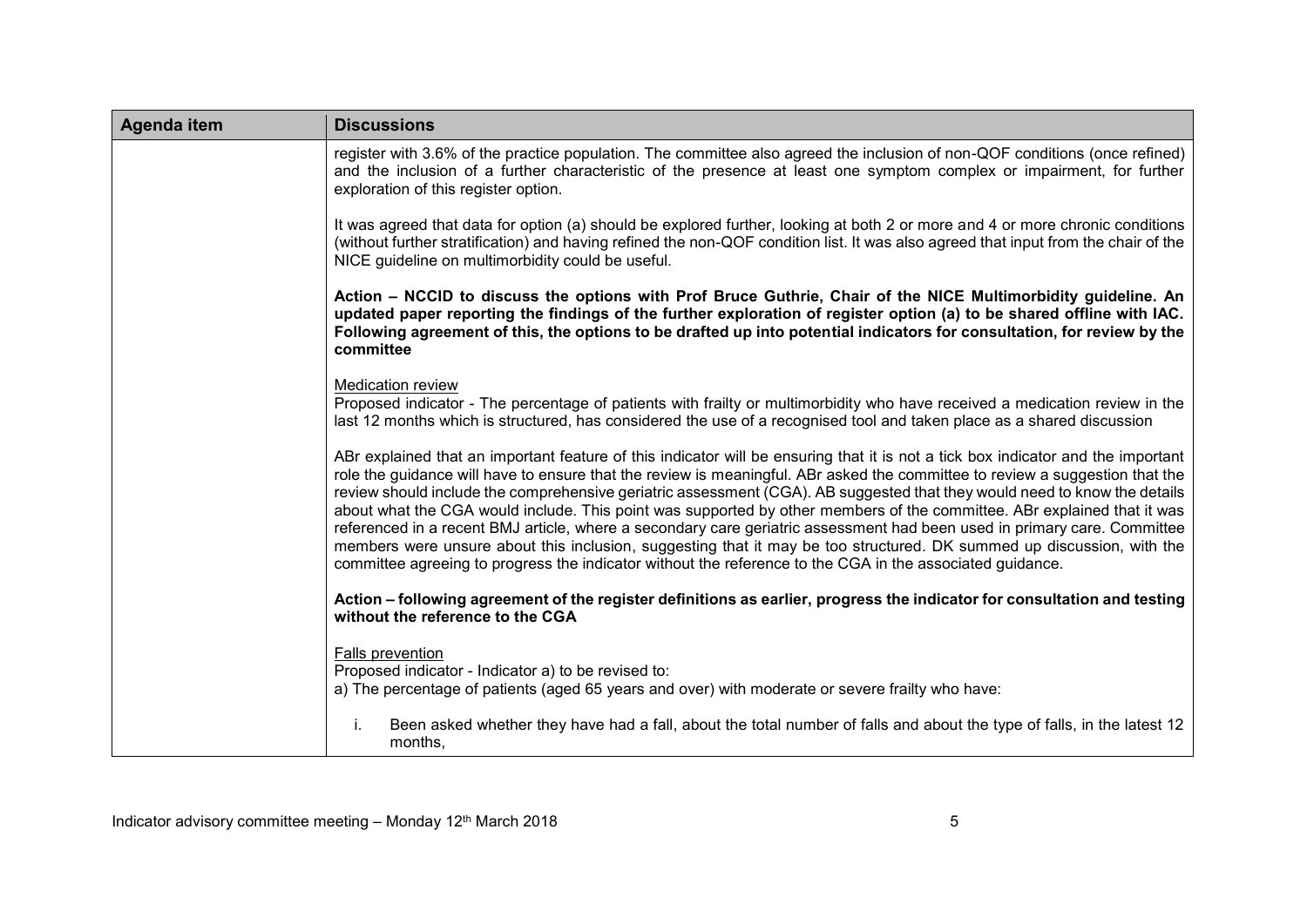| <b>Agenda item</b> | <b>Discussions</b>                                                                                                                                                                                                                                                                                                                                                                                                                                                                                                                                                                                                                     |
|--------------------|----------------------------------------------------------------------------------------------------------------------------------------------------------------------------------------------------------------------------------------------------------------------------------------------------------------------------------------------------------------------------------------------------------------------------------------------------------------------------------------------------------------------------------------------------------------------------------------------------------------------------------------|
|                    | and                                                                                                                                                                                                                                                                                                                                                                                                                                                                                                                                                                                                                                    |
|                    | ii.<br>Had a primary care falls risk assessment in the last 12 months, and if at risk, have been provided with advice and<br>guidance with regard to falls prevention (in the last 12 months).                                                                                                                                                                                                                                                                                                                                                                                                                                         |
|                    | TL asked about people who have had a falls risk assessment, have been referred to a falls prevention services but still fall.<br>Would it be possible to exclude them? AB suggested that clinicians could use their own discretion to exclude patients from<br>the indicators where the intervention is not appropriate. Committee members asked for clarification of what is included in a<br>primary care falls assessment and how it would differ from the questions referenced in the first part of the indicator? It was<br>felt that the 2 are referring to the same process. It was therefore agreed to combine the 2 concepts. |
|                    | Action – following agreement of the register definitions as earlier, the following indicator to be taken forward for<br>piloting and consultation:                                                                                                                                                                                                                                                                                                                                                                                                                                                                                     |
|                    | a) The percentage of patients (aged 65 years and over) with moderate or severe frailty who have been asked whether they<br>have had a fall, about the total number of falls and about the type of falls, in the latest 12 months and if at risk, have been<br>provided with advice and guidance with regard to falls prevention (in the last 12 months).                                                                                                                                                                                                                                                                               |
| Item 7 - Alcohol   | FG introduced this topic and provided an overview of the work done to date. The team had reviewed all the previous<br>indicator work on alcohol and have suggested areas that could be revisited and also some new areas for potential indicator<br>development.                                                                                                                                                                                                                                                                                                                                                                       |
|                    | Prevention<br>FG suggested that the area where the greatest health gain could be achieved would be in prevention of hazardous or<br>harmful alcohol use. However, a lot of guidance in this area relates to access to alcohol, with local authorities having<br>responsibility for that. The question was asked whether this area is beyond the remit of the committee. AB noted that NICE<br>does have guidance that covers local authorities and therefore the committee could develop indicators in this area.                                                                                                                      |
|                    | SH suggested that the remit of the indicators developed by the committee needs to reflect the changes to the health and<br>social care system. SH noted that there is an increasing emphasis on larger system wide organisations like sustainability<br>and transformation partnerships (STPs). It was suggested that if the committee covers public health issues it would be<br>illogical to not include local authorities. AB agreed and suggested that NICE confirm the remit of the programme and<br>feedback at the next committee.                                                                                              |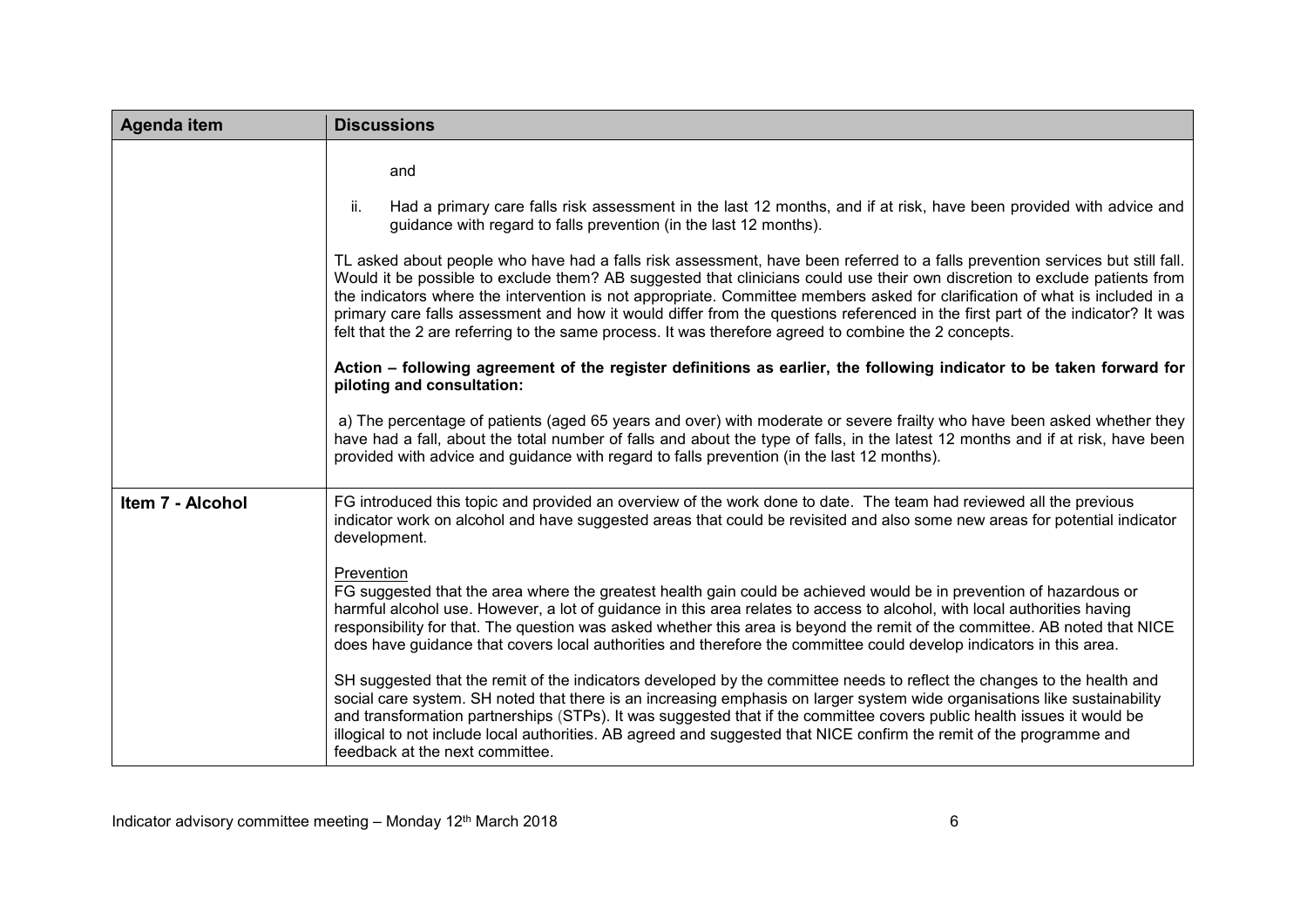| <b>Agenda item</b> | <b>Discussions</b>                                                                                                                                                                                                                                                                                                                                                                                                                                                                                                                                                                                                                                                                                                                                                                                                                                                                                                      |
|--------------------|-------------------------------------------------------------------------------------------------------------------------------------------------------------------------------------------------------------------------------------------------------------------------------------------------------------------------------------------------------------------------------------------------------------------------------------------------------------------------------------------------------------------------------------------------------------------------------------------------------------------------------------------------------------------------------------------------------------------------------------------------------------------------------------------------------------------------------------------------------------------------------------------------------------------------|
|                    | Action – NICE to check the whether the remit of the committee can include indicators for local authorities.                                                                                                                                                                                                                                                                                                                                                                                                                                                                                                                                                                                                                                                                                                                                                                                                             |
|                    | Hypertension<br>The committee were asked to consider revisiting some indicators previously piloted about screening for alcohol misuse and<br>information provision for people with hypertension. The indicators were:                                                                                                                                                                                                                                                                                                                                                                                                                                                                                                                                                                                                                                                                                                   |
|                    | 1) The percentage of patients with a new diagnosis of hypertension in the preceding 1st April to 31st March who have been<br>screened for hazardous or harmful alcohol consumption using a validated tool in the three months before or after the date of<br>entry on the hypertension register.                                                                                                                                                                                                                                                                                                                                                                                                                                                                                                                                                                                                                        |
|                    | 2) The percentage of patients with a new diagnosis of hypertension in the preceding 1st April to 31st March who screen<br>positive for hazardous or harmful alcohol consumption who have been given personalised feedback on their AUDIT score<br>and a patient information leaflet about their level of alcohol related risk of harm within 3 months of the AUDIT score being<br>recorded                                                                                                                                                                                                                                                                                                                                                                                                                                                                                                                              |
|                    | FG suggested the committee reconsider these indicators, but with some adaptions. Audit – C or the FAST tool could be<br>used instead as this is shorter and therefore easier to complete. For those identified as hazardous or harmful drinkers, an<br>indicator on the provision of brief advice could be considered. AS advised the committee that there is currently a CQUIN in<br>place that does both screening and brief advice within secondary care settings. Mirroring this in primary care would be<br>good. DH flagged that there is currently a broad indicator in the QOF about CVD prevention (CVDPPO2) that covers alcohol<br>consumption amongst at risk groups. AB asked whether it is worth developing some condition specific indicators in addition<br>to CVDPP02. TL suggested that alcohol use in people with hypertension is under managed and some specific indicators<br>should be progressed. |
|                    | AB summarised the committee's discussion, confirming agreement to go forward with some amended indicators for people<br>with hypertension that use one of the shorter screening tools.                                                                                                                                                                                                                                                                                                                                                                                                                                                                                                                                                                                                                                                                                                                                  |
|                    | Action - Progress indicators focused on alcohol screening and brief advice in people newly diagnosed with<br>hypertension using one of the shorter screening tools.                                                                                                                                                                                                                                                                                                                                                                                                                                                                                                                                                                                                                                                                                                                                                     |
|                    | Patients currently excluded from NHS Health Checks<br>FG asked the committee to consider whether it would be worthwhile progressing indicators looking at alcohol screening and<br>brief advice for people excluded from NHS Health Checks due to them already being diagnosed as having, or at risk of                                                                                                                                                                                                                                                                                                                                                                                                                                                                                                                                                                                                                 |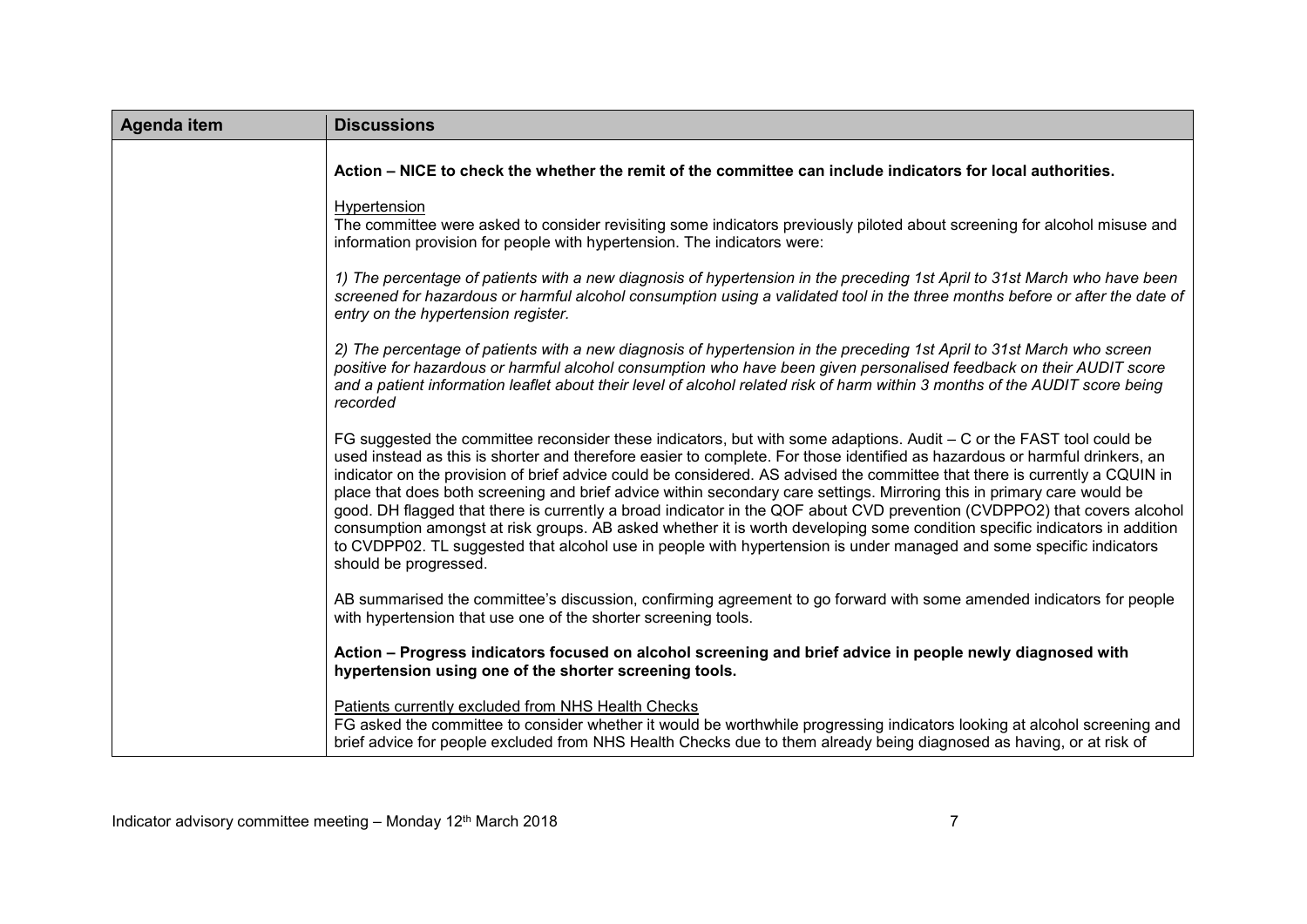| <b>Agenda item</b> | <b>Discussions</b>                                                                                                                                                                                                                                                                                                                                                                                                                                                                                                                                                                                                                                                                                                                                                                                                                                                                                                                                                                                                             |
|--------------------|--------------------------------------------------------------------------------------------------------------------------------------------------------------------------------------------------------------------------------------------------------------------------------------------------------------------------------------------------------------------------------------------------------------------------------------------------------------------------------------------------------------------------------------------------------------------------------------------------------------------------------------------------------------------------------------------------------------------------------------------------------------------------------------------------------------------------------------------------------------------------------------------------------------------------------------------------------------------------------------------------------------------------------|
|                    | cardiovascular disease (i.e. people on cardiovascular, diabetes or dementia QOF registers) The committee agreed that this<br>is a good idea, but that a pragmatic approach would be to do a composite indicator (an overarching indicator similar to the<br>smoking indicator) that covers all conditions excluded from NHS Health Checks. The committee then discussed the<br>timeframe for these indicators and whether the screening should take place on an annual basis, at a longer frequency (e.g.<br>every five years) or be a one off. AB suggested that this is something that should be investigated at consultation.<br>TL asked about including people on proton pump inhibitors and whether they could also be included. It was noted that it can<br>be hard to identify a population based on prescribing data. There would be a question about whether this would include<br>people with a one off prescription or those with longer term prescriptions.                                                       |
|                    | Action – Progress indicators on alcohol screening and brief advice in populations not included in NHS Health<br>Checks, with a specific aspect of piloting and consultation to consider the timeframe for screening - whether it is<br>at diagnosis, annually or 5 yearly for example.                                                                                                                                                                                                                                                                                                                                                                                                                                                                                                                                                                                                                                                                                                                                         |
|                    | Dual diagnosis<br>FG asked the committee to consider whether it would be worthwhile progressing indicators looking at identification and<br>intervention in people with depression, anxiety and those with severe mental illness. Committee members agreed that this<br>is a priority area considering the much higher prevalence of harmful alcohol consumption amongst these groups. RB asked<br>whether these groups could be added to the current overarching indicator on alcohol. MM flagged the issue seen with the<br>smoking indicators where data showed that composite indicators were hiding low achievement amongst people with SMI. It<br>was agreed to take these forward as standalone indicators. There was some discussion about whether these indicators<br>should be focused on primary care or secondary care. The committee agreed that there could be a set of linked indicators<br>covering both settings and that this should be considered following the development of the primary care indicators. |
|                    | Action - Progress primary care level alcohol indicators on identification and interventions in people with<br>depression, anxiety and also people with SMI. Also look at the potential for system wide indicators in this area.                                                                                                                                                                                                                                                                                                                                                                                                                                                                                                                                                                                                                                                                                                                                                                                                |
|                    | Follow up and outcomes<br>FG asked the committee to consider whether it would be worthwhile progressing indicators looking at the effectiveness of<br>follow up after identification of harmful alcohol consumption. The committee agreed that it is important to measure the<br>extent services are treating people when people are identified. There was some discussion about whether children and<br>young people should also be picked up. However, it was agreed that education around the risks of alcohol consumption<br>should be addressed in school and primary care clinicians rarely see young people to be able to have the discussions.                                                                                                                                                                                                                                                                                                                                                                         |
|                    | The committee agreed to progress indicators on post screening care                                                                                                                                                                                                                                                                                                                                                                                                                                                                                                                                                                                                                                                                                                                                                                                                                                                                                                                                                             |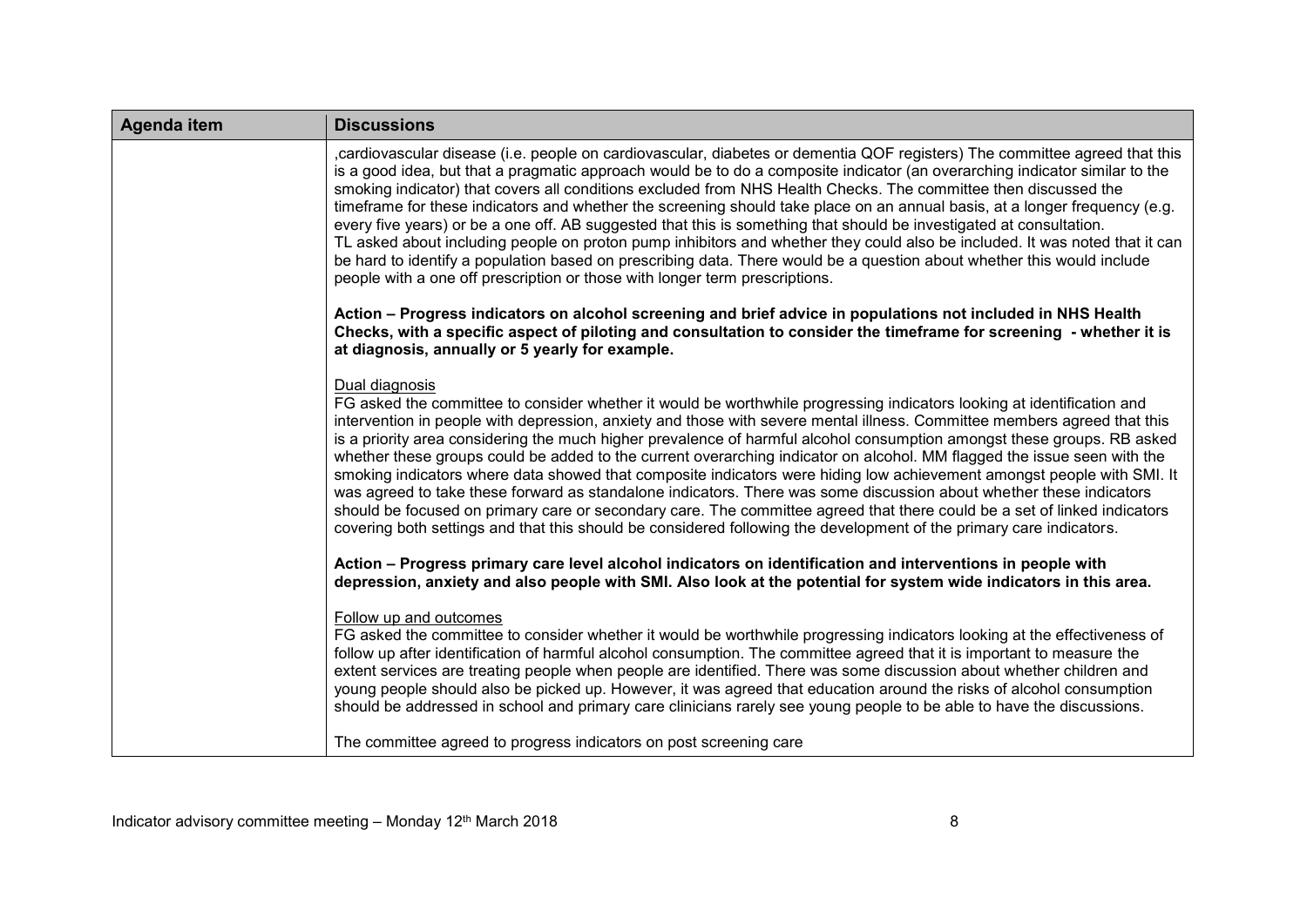| <b>Agenda item</b> | <b>Discussions</b>                                                                                                                                                                                                                                                                                                                                                                                                                                                                                                                                                                                                                                                                                                                                                                                                                                                                                                                                                                                                                                                                                                   |
|--------------------|----------------------------------------------------------------------------------------------------------------------------------------------------------------------------------------------------------------------------------------------------------------------------------------------------------------------------------------------------------------------------------------------------------------------------------------------------------------------------------------------------------------------------------------------------------------------------------------------------------------------------------------------------------------------------------------------------------------------------------------------------------------------------------------------------------------------------------------------------------------------------------------------------------------------------------------------------------------------------------------------------------------------------------------------------------------------------------------------------------------------|
|                    | Action - progress indicators on post screening care                                                                                                                                                                                                                                                                                                                                                                                                                                                                                                                                                                                                                                                                                                                                                                                                                                                                                                                                                                                                                                                                  |
|                    | Early detection of alcohol-related liver disease - potential indicators<br>FG flagged the significant increase in the mortality rate from liver disease in this country. AS added to this, highlighting that<br>we are doing very badly compared to the rest of the world and the situation is getting worse. AB asked whether indicators in<br>this area would rely on access to tests for liver fibrosis. If so, it was suggested that currently these are not widely available.<br>TL also flagged that indicators in this area could include a large number of patients, so access would be an issue. FG<br>advised that there is some work happening nationally to look at implementation issues around NG50 involving the British<br>Liver Trust.                                                                                                                                                                                                                                                                                                                                                              |
|                    | The committee agreed to further explore indicators on early detection of alcohol-related liver disease, investigating<br>associated access issues to tests for liver fibrosis and what part of the system these indicator would best sit.                                                                                                                                                                                                                                                                                                                                                                                                                                                                                                                                                                                                                                                                                                                                                                                                                                                                            |
|                    | Action – NICE team to further explore what data are available to support indicators on early detection of alcohol-<br>related liver disease, including tests for liver fibrosis.                                                                                                                                                                                                                                                                                                                                                                                                                                                                                                                                                                                                                                                                                                                                                                                                                                                                                                                                     |
|                    | Secondary care indicators: Opportunistic Identification and Brief Advice (IBA) in line with 'Making Every Contact Count'<br>FG highlighted statistics showing that 75% of people diagnosed with alcohol-related liver disease had contact with hospital<br>services prior to diagnosis. The committee was therefore asked whether it would be worthwhile to progress indicators<br>looking at opportunistic identification and brief advice of harmful or hazardous drinking in secondary care setting. NB<br>suggested that this is standard practice within secondary care services. AA asked what would happen if someone is<br>identified as having harmful / hazardous levels of drinking at a secondary care setting? SH suggested that where it is<br>identified, some basic advice will be given and then people are generally advised to contact their GP if they are concerned.<br>The committee noted that there is a CQUIN in place for secondary care and that it may be worthwhile waiting for the CQUIN<br>to bed in and then review this area again. This suggestion was agreed to by the committee. |
|                    | Action - Add the area of opportunistic IBA in secondary care to the log for future consideration in 2020, following a<br>review of the secondary care CQUIN scheme.                                                                                                                                                                                                                                                                                                                                                                                                                                                                                                                                                                                                                                                                                                                                                                                                                                                                                                                                                  |
|                    | Secondary care indicators: Specialist alcohol treatment services<br>FG asked the committee whether it would be worthwhile to progress indicators looking at referral into and follow up from<br>specialist alcohol services. There is an opportunity to use the National Drug and Treatment Monitoring System that could                                                                                                                                                                                                                                                                                                                                                                                                                                                                                                                                                                                                                                                                                                                                                                                             |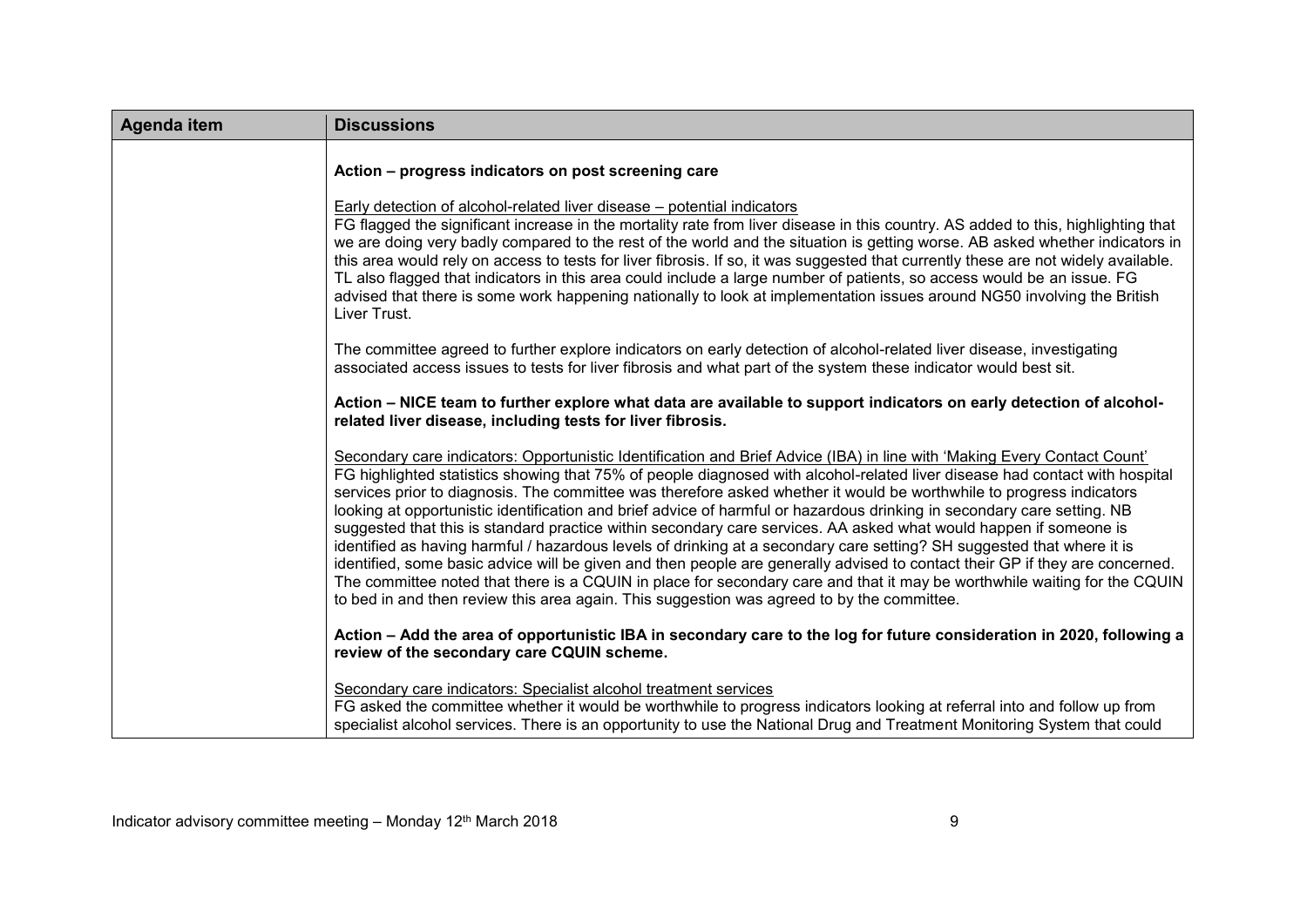| Agenda item                            | <b>Discussions</b>                                                                                                                                                                                                                                                                                                                                                                                                                                                                                                                                                                                                                                                                                                                                                                                                                                                                                                                                                                                                                                                                                                                                                                                                                                                                                                                                                                                                                                                                                                                                                                                                                                                                                                         |
|----------------------------------------|----------------------------------------------------------------------------------------------------------------------------------------------------------------------------------------------------------------------------------------------------------------------------------------------------------------------------------------------------------------------------------------------------------------------------------------------------------------------------------------------------------------------------------------------------------------------------------------------------------------------------------------------------------------------------------------------------------------------------------------------------------------------------------------------------------------------------------------------------------------------------------------------------------------------------------------------------------------------------------------------------------------------------------------------------------------------------------------------------------------------------------------------------------------------------------------------------------------------------------------------------------------------------------------------------------------------------------------------------------------------------------------------------------------------------------------------------------------------------------------------------------------------------------------------------------------------------------------------------------------------------------------------------------------------------------------------------------------------------|
|                                        | inform indicators on treatment and outcomes. The committee agreed that this is an important area, particularly identifying<br>where there is variation in treatment and outcomes.                                                                                                                                                                                                                                                                                                                                                                                                                                                                                                                                                                                                                                                                                                                                                                                                                                                                                                                                                                                                                                                                                                                                                                                                                                                                                                                                                                                                                                                                                                                                          |
|                                        | Action - Progress indicators on treatment and outcomes from specialist alcohol treatment services                                                                                                                                                                                                                                                                                                                                                                                                                                                                                                                                                                                                                                                                                                                                                                                                                                                                                                                                                                                                                                                                                                                                                                                                                                                                                                                                                                                                                                                                                                                                                                                                                          |
|                                        | As a final action, DK suggested that a visual map based on the pathway in the paper, would be useful in order to<br>summarise the existing indicators identified and the areas agreed to progress for indicator development.                                                                                                                                                                                                                                                                                                                                                                                                                                                                                                                                                                                                                                                                                                                                                                                                                                                                                                                                                                                                                                                                                                                                                                                                                                                                                                                                                                                                                                                                                               |
|                                        | Action – future papers for the committee in this area to include a visual map of the alcohol pathway, including<br>existing indicators and indicators being progressed.                                                                                                                                                                                                                                                                                                                                                                                                                                                                                                                                                                                                                                                                                                                                                                                                                                                                                                                                                                                                                                                                                                                                                                                                                                                                                                                                                                                                                                                                                                                                                    |
|                                        |                                                                                                                                                                                                                                                                                                                                                                                                                                                                                                                                                                                                                                                                                                                                                                                                                                                                                                                                                                                                                                                                                                                                                                                                                                                                                                                                                                                                                                                                                                                                                                                                                                                                                                                            |
| Item 8 - Managing<br>common infections | TL gave an overview of the antimicrobial prescribing guidelines. There is a set of topics that have been confirmed with more<br>to follow. The guideline development process is shorter than that for other NICE guidelines with a 12 month development<br>time. AB suggested that this is a rolling programme and that there will likely be opportunities to identify areas for indicator<br>development that could be worked up before the completion of the full guideline programme. The committee discussed that<br>these indicators would likely be for improvement rather than financial incentivisation. AA supported the idea of giving GP's<br>support in managing demand for antibiotics. NB flagged that any indicator development process for these indicators will need<br>to consider unintended consequences as there have been cases where people are experiencing acute illness where<br>antibiotics haven't been prescribed. TL asked whether the proposal to develop an indicator based on linking a diagnosis with<br>any antibiotic prescription would be revisited. NICE agreed to review this and discuss feasibility with NHS Digital colleagues.<br>DK asked TL whether there are any of the new guidelines that could be considered for indicator development in the first<br>instance. TL suggested UTI could be a good starting point, with the committee agreeing that having a checklist for managing<br>some conditions like UTI would be useful.<br>The committee asked the NICE team to bring back proposals for antimicrobial prescribing to the June committee meeting.<br>Action – NICE team to submit a briefing paper on potential antimicrobial prescribing indicators to the June |
|                                        | committee.                                                                                                                                                                                                                                                                                                                                                                                                                                                                                                                                                                                                                                                                                                                                                                                                                                                                                                                                                                                                                                                                                                                                                                                                                                                                                                                                                                                                                                                                                                                                                                                                                                                                                                                 |